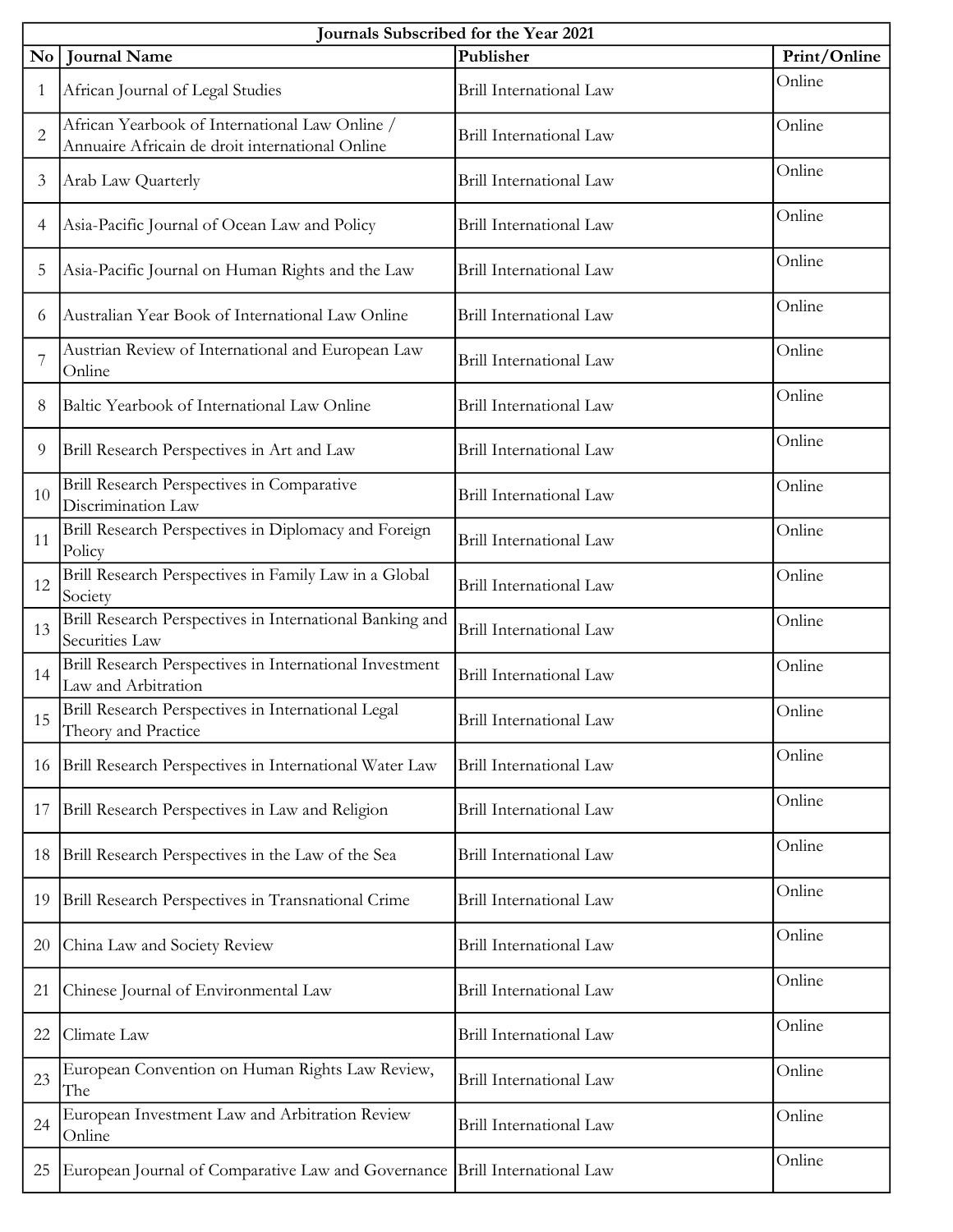| 26 | European Journal of Crime, Criminal Law and Criminal<br>Justice                          | Brill International Law        | Online |
|----|------------------------------------------------------------------------------------------|--------------------------------|--------|
| 27 | European Journal of Health Law                                                           | Brill International Law        | Online |
| 28 | European Journal of Migration and Law                                                    | Brill International Law        | Online |
| 29 | European Yearbook of Minority Issues Online                                              | Brill International Law        | Online |
| 30 | Global Governance                                                                        | Brill International Law        | Online |
| 31 | Global Journal of Comparative Law                                                        | Brill International Law        | Online |
| 32 | Global Responsibility to Protect                                                         | Brill International Law        | Online |
| 33 | Hague Journal of Diplomacy, The                                                          | Brill International Law        | Online |
| 34 | International Community Law Review                                                       | Brill International Law        | Online |
| 35 | International Criminal Law Review                                                        | Brill International Law        | Online |
| 36 | International Human Rights Law Review                                                    | Brill International Law        | Online |
| 37 | International Journal of Children's Rights, The                                          | Brill International Law        | Online |
| 38 | International Journal of Marine and Coastal Law, The                                     | Brill International Law        | Online |
| 39 | International Journal on Minority and Group Rights                                       | Brill International Law        | Online |
| 40 | International Labor Rights Case Law                                                      | Brill International Law        | Online |
|    | 41   International Labour Law Reports Online                                             | Brill International Law        | Online |
| 42 | <b>International Negotiation</b>                                                         | Brill International Law        | Online |
| 43 | International Organizations Law Review                                                   | Brill International Law        | Online |
| 44 | Italian Yearbook of International Law Online, The                                        | Brill International Law        | Online |
| 45 | Journal for European Environmental & Planning Law                                        | Brill International Law        | Online |
| 46 | Journal of International Humanitarian Legal Studies                                      | Brill International Law        | Online |
| 47 | Journal of International Peacekeeping                                                    | Brill International Law        | Online |
| 48 | Journal of Law, Religion and State                                                       | Brill International Law        | Online |
| 49 | Journal of the History of International Law / Revue<br>d'histoire du droit international | Brill International Law        | Online |
| 50 | Journal of World Investment & Trade, The                                                 | <b>Brill International Law</b> | Online |
| 51 | Korean Journal of International and Comparative Law,<br>The                              | <b>Brill International Law</b> | Online |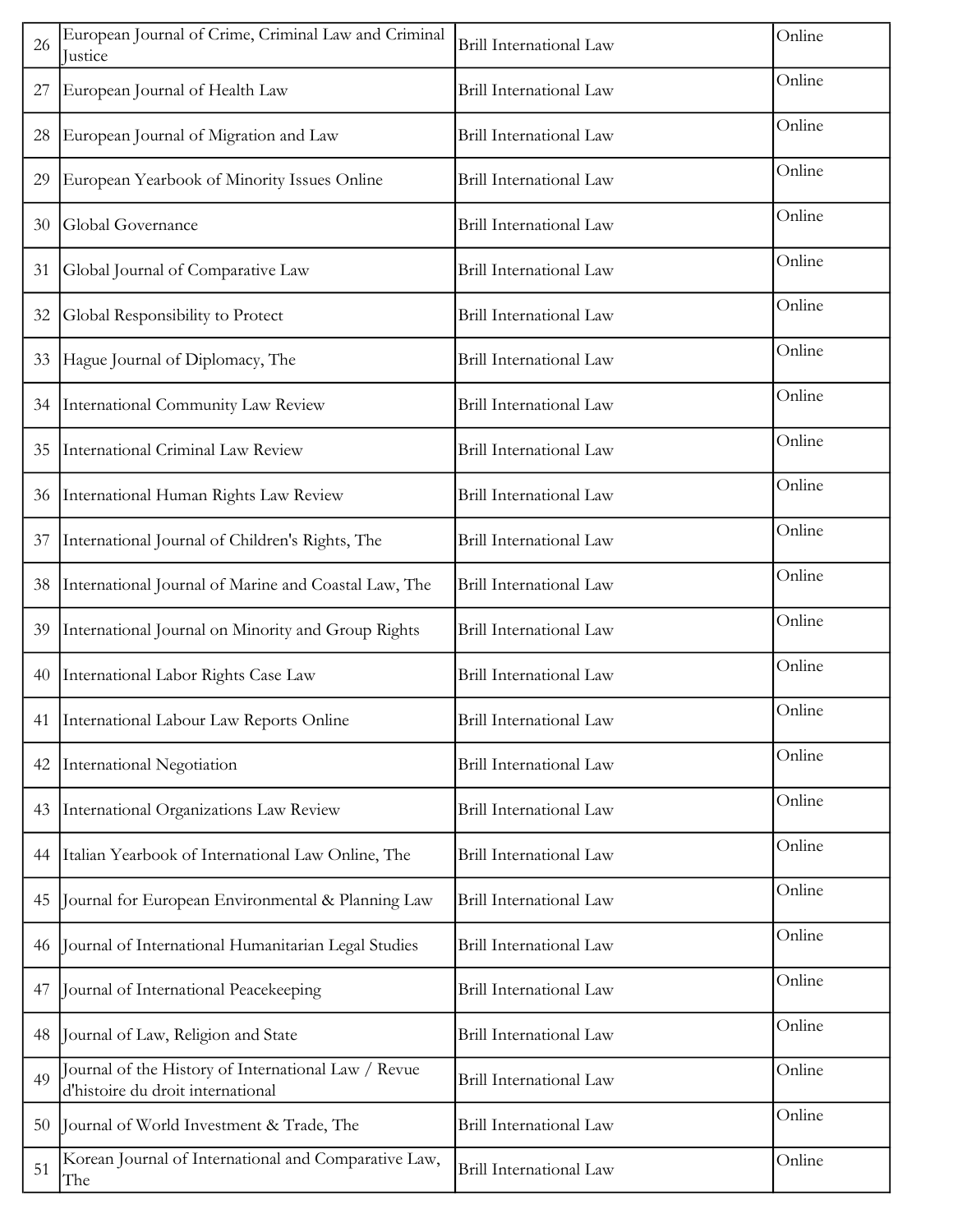| 52 | Law & Practice of International Courts and Tribunals,<br>The                                  | Brill International Law        | Online |
|----|-----------------------------------------------------------------------------------------------|--------------------------------|--------|
| 53 | Max Planck Yearbook of United Nations Law Online                                              | Brill International Law        | Online |
| 54 | Middle East Law and Governance                                                                | <b>Brill International Law</b> | Online |
| 55 | Nordic Journal of International Law                                                           | Brill International Law        | Online |
| 56 | Ocean Yearbook Online                                                                         | Brill International Law        | Online |
| 57 | Palestine Yearbook of International Law Online, The                                           | Brill International Law        | Online |
| 58 | Religion & Human Rights                                                                       | Brill International Law        | Online |
| 59 | Review of Central and East European Law                                                       | Brill International Law        | Online |
| 60 | Tijdschrift voor Rechtsgeschiedenis / Revue d'Histoire<br>du Droit / The Legal History Review | Brill International Law        | Online |
| 61 | Yearbook of International Disaster Law                                                        | Brill International Law        | Online |
| 62 | Yearbook of Islamic and Middle Eastern Law Online                                             | Brill International Law        | Online |
| 63 | Yearbook of Polar Law Online, The                                                             | Brill International Law        | Online |
| 64 | Chinese Journal of Global Governance (Open Access)                                            | Brill International Law        | Online |
| 65 | Brill Open Law (Open Access)                                                                  | <b>Brill International Law</b> | Online |
| 66 | Journal of Interrupted Studies, the (Open Access)                                             | Brill International Law        | Online |
|    | 67 Security and Human Rights (Open Access)                                                    | Brill International Law        | Online |
| 68 | American Journal of Legal History                                                             | Oxford Uni Press               | Online |
| 69 | American Law and Economics Review                                                             | Oxford Uni Press               | Online |
| 70 | Arbitration International                                                                     | Oxford Uni Press               | Online |
| 71 | British Yearbook of International Law                                                         | Oxford Uni Press               | Online |
| 72 | Capital Markets Law Journal                                                                   | Oxford Uni Press               | Online |
| 73 | Chinese Journal of International Law                                                          | Oxford Uni Press               | Online |
| 74 | Current Legal Problems                                                                        | Oxford Uni Press               | Online |
| 75 | European Journal of International Law                                                         | Oxford Uni Press               | Online |
| 76 | Human Rights Law Review                                                                       | Oxford Uni Press               | Online |
| 77 | ICSID Review - Foreign Investment Law Journal                                                 | Oxford Uni Press               | Online |
| 78 | Industrial Law Journal                                                                        | Oxford Uni Press               | Online |
| 79 | International Data Privacy Law                                                                | Oxford Uni Press               | Online |
| 80 | International Journal of Constitutional Law                                                   | Oxford Uni Press               | Online |
| 81 | International Journal of Law and Information<br>Technology                                    | Oxford Uni Press               | Online |
| 82 | International Journal of Law, Policy and the Family                                           | Oxford Uni Press               | Online |
| 83 | International Journal of Refugee Law                                                          | Oxford Uni Press               | Online |
| 84 | International Journal of Transitional Justice                                                 | Oxford Uni Press               | Online |
|    |                                                                                               |                                |        |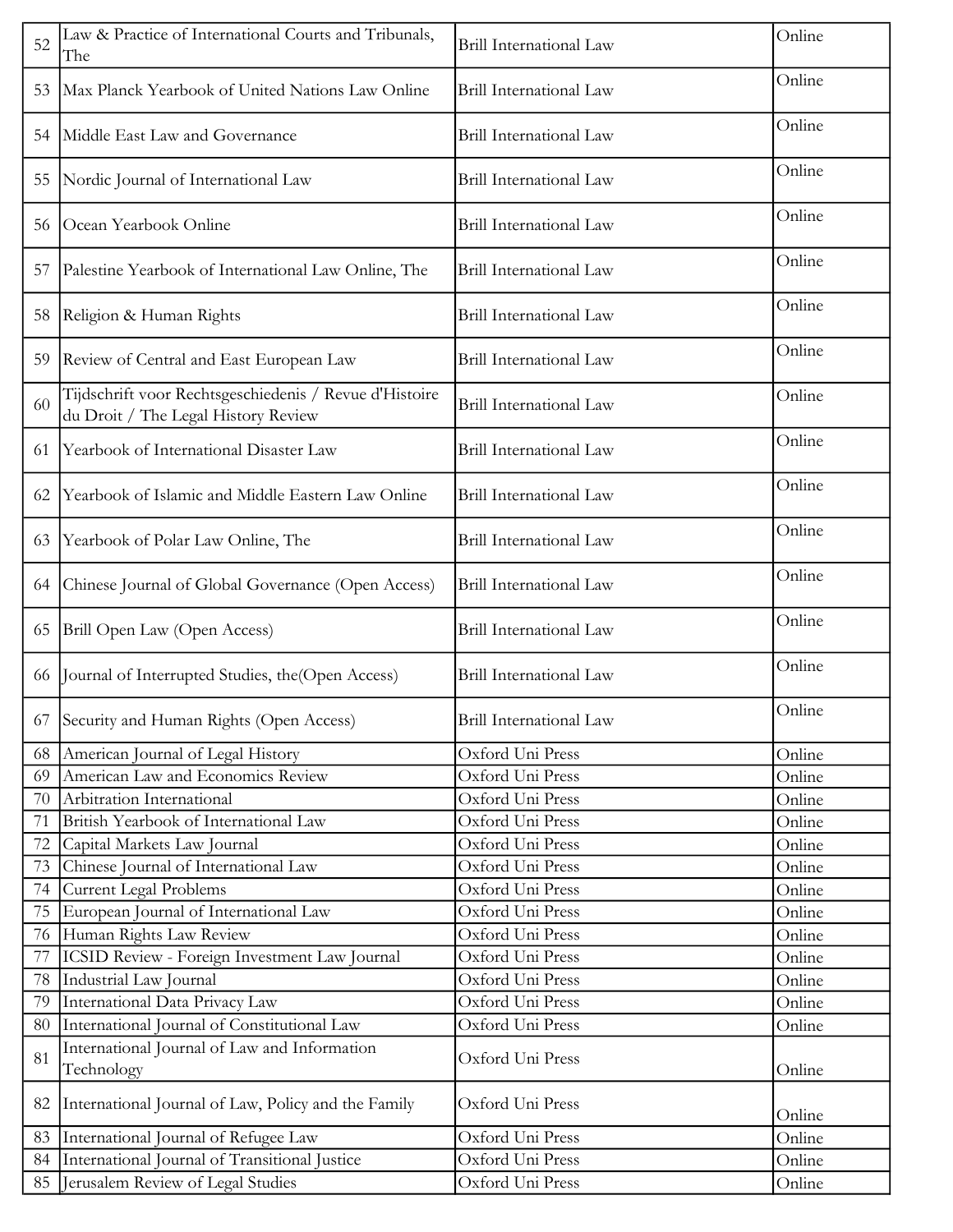| 86  | Journal of Antitrust Enforcement                                    | Oxford Uni Press | Online                 |
|-----|---------------------------------------------------------------------|------------------|------------------------|
| 87  | Journal of Church and State                                         | Oxford Uni Press | Online                 |
| 88  | Journal of Competition Law & Economics                              | Oxford Uni Press | Online                 |
| 89  | Journal of Conflict and Security Law                                | Oxford Uni Press | Online                 |
| 90  | Journal of Environmental Law                                        | Oxford Uni Press | Online                 |
| 91  | Journal of European Competition Law & Practice                      | Oxford Uni Press | Online                 |
| 92  | Journal of Human Rights Practice                                    | Oxford Uni Press | Online                 |
| 93  | Journal of Intellectual Property Law & Practice                     | Oxford Uni Press | Online                 |
| 94  | Journal of International Criminal Justice                           | Oxford Uni Press | Online                 |
| 95  | Journal of International Dispute Settlement                         | Oxford Uni Press | Online                 |
| 96  | Journal of International Economic Law                               | Oxford Uni Press | Online                 |
| 97  | Law, Probability & Risk                                             | Oxford Uni Press | Online                 |
| 98  | London Review of International Law                                  | Oxford Uni Press | Online                 |
| 99  | Medical Law Review                                                  | Oxford Uni Press | Online                 |
|     | 100 Oxford Journal of Law and Religion                              | Oxford Uni Press | Online                 |
|     | 101 Oxford Journal of Legal Studies                                 | Oxford Uni Press | Online                 |
|     | 102 Policing: A Journal of Policy and Practice                      | Oxford Uni Press | Online                 |
|     | 103 Reports of Patent, Design and Trade Mark Cases                  | Oxford Uni Press | Online                 |
|     | 104 Statute Law Review                                              | Oxford Uni Press | Online                 |
|     | 105 The American Journal of Comparative Law                         | Oxford Uni Press | Online                 |
|     | 106 The American Journal of Jurisprudence                           | Oxford Uni Press | Online                 |
|     | 107 The British Journal of Criminology                              | Oxford Uni Press | Online                 |
|     | 108 The Chinese Journal of Comparative Law                          | Oxford Uni Press | Online                 |
|     | 109 The Journal of Law, Economics, and Organization                 | Oxford Uni Press | Online                 |
|     | 110 The Journal of World Energy Law & Business                      | Oxford Uni Press | Online                 |
|     | 111 Trusts & Trustees                                               | Oxford Uni Press | Online                 |
|     | 112 Uniform Law Review                                              | Oxford Uni Press | Online                 |
|     | 113 Work, Aging and Retirement                                      | Oxford Uni Press | Online                 |
|     | 114 Yearbook of European Law                                        | Oxford Uni Press | Online                 |
|     | 115 Yearbook of International Environmental Law                     | Oxford Uni Press | Online                 |
| 116 | GRUR International: Journal of European and<br>International IP Law | Oxford Uni Press | Online                 |
|     | 117 Journal of sementics                                            | Oxford Uni Press | Online                 |
|     | 118 Asian journal of Legal Education                                | Sage             | Print + Online<br>Free |
|     | 119 Asian Journal of Management Cases                               | Sage             | Print + Online<br>Free |
|     | 120 China Report                                                    | Sage             | Print + Online<br>Free |
|     | 121 Contemporary Education Dialogue                                 | Sage             | Print + Online<br>Free |
|     | 122 Contemporary Review of the Middle East                          | Sage             | Print + Online<br>Free |
|     | 123 Contribution to Indian Sociology                                | Sage             | Print + Online<br>Free |
|     | 124 Environment and Urbanization Asia                               | Sage             | Print + Online<br>Free |
|     | 125   Foreign Trade Review                                          | Sage             | Print + Online<br>Free |
|     | 126 Global Journal of Emerging market Economics                     | Sage             | Print + Online<br>Free |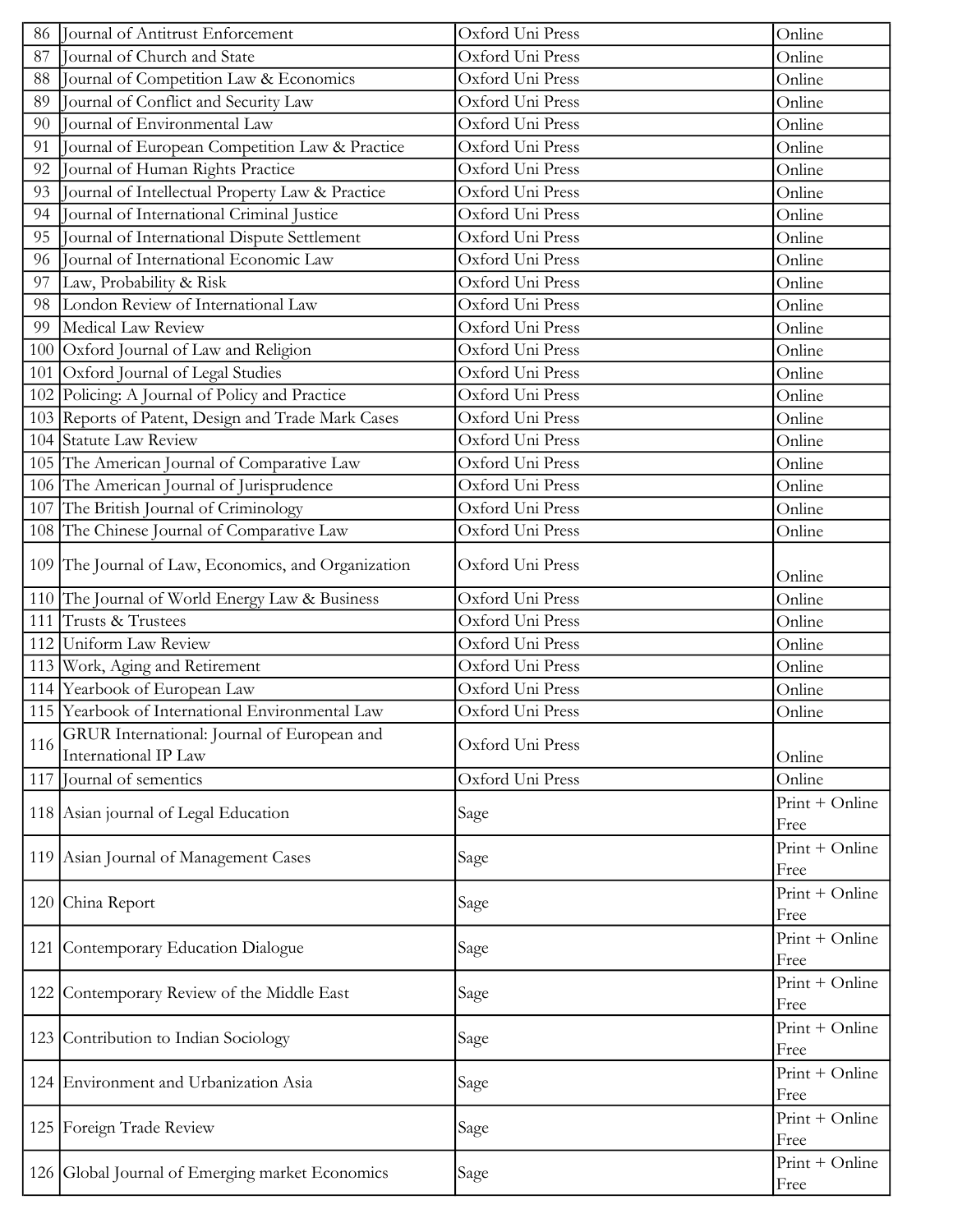|     | 127 International Relations                                            | Sage                | $Print + Online$<br>Free |
|-----|------------------------------------------------------------------------|---------------------|--------------------------|
|     | 128 India Quarterly: A Journal of International Affairs                | Sage                | Print + Online<br>Free   |
|     | 129 Indian Historical Review                                           | Sage                | Print + Online<br>Free   |
|     | 130 Indian Journal of Corporate Governance                             | Sage                | Print + Online<br>Free   |
|     | 131 Insight on Africa                                                  | Sage                | Print + Online<br>Free   |
|     | 132 International Journal of Rural Management                          | Sage                | Print + Online<br>Free   |
|     | 133 Jindal Journal of Business Research                                | Sage                | Print + Online<br>Free   |
|     | 134 Journal of Asian Security and International Affairs                | Sage                | Print + Online<br>Free   |
|     | 135 Journal of Creative Communication                                  | Sage                | Print + Online<br>Free   |
|     | 136 Journal of Emerging Market Finance                                 | Sage                | Print + Online<br>Free   |
| 137 | Journal of Entrepreneurship & AMP: innovation in<br>Emerging Economics | Sage                | Print + Online<br>Free   |
|     | 138 Journal of Human Values                                            | Sage                | Print + Online<br>Free   |
|     | 139 Journal of Infrastructure Development                              | Sage                | Print + Online<br>Free   |
|     | 140 Journal of Interdisciplinary Economics                             | Sage                | Print + Online<br>Free   |
|     | 141 Journal of Land and Rural Studies                                  | Sage                | Print + Online<br>Free   |
|     | 142 Psychology and Developing Societies                                | Sage                | Print + Online<br>Free   |
|     | 143 Science Technology and Society                                     | Sage                | Print + Online<br>Free   |
|     | 144 Social Change                                                      | Sage                | Print + Online<br>Free   |
| 145 | South Asian Journal of Business and Management<br>Cases                | Sage                | Print + Online<br>Free   |
|     | 146 Studies in Indian Politics                                         | Sage                | Print + Online<br>Free   |
|     | 147 Vikalpa Journal                                                    | Sage                | Print + Online<br>Free   |
|     | 148 AJIL Unbound                                                       | Cambridge Uni Press | Online                   |
|     | 149 American Journal of International Law                              | Cambridge Uni Press | Online                   |
|     | 150 American Journal of Law & Medicine                                 | Cambridge Uni Press | Online                   |
|     | 151 Asian Journal of Comparative Law                                   | Cambridge Uni Press | Online                   |
|     | 152 Asian Journal of International Law                                 | Cambridge Uni Press | Online                   |
|     | 153 Asian Journal of Law and Society                                   | Cambridge Uni Press | Online                   |
|     | 154 Business and Human Rights Journal                                  | Cambridge Uni Press | Online                   |
|     | 155 Cambridge Law Journal                                              | Cambridge Uni Press | Online                   |
|     | 156 Cambridge Quarterly of Healthcare Ethics                           | Cambridge Uni Press | Online                   |
|     | 157 Cambridge Yearbook of European Legal Studies                       | Cambridge Uni Press | Online                   |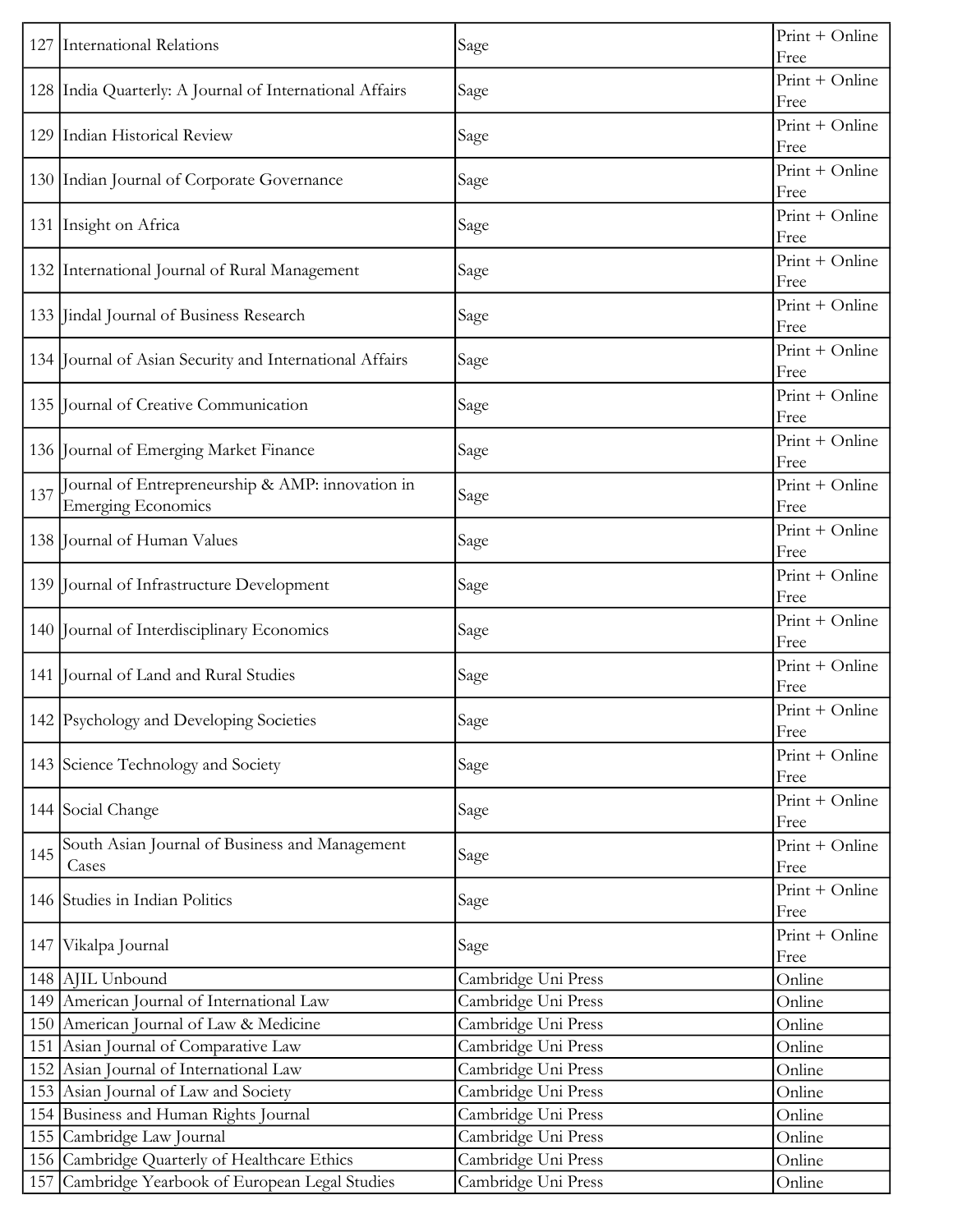| 158 Canadian Journal of Law & Jurisprudence                                       | Cambridge Uni Press | Online |
|-----------------------------------------------------------------------------------|---------------------|--------|
| Canadian Journal of Law & Society / La Revue<br>159                               |                     |        |
| Canadienne Droit et Société                                                       | Cambridge Uni Press | Online |
| Canadian Yearbook of International Law / Annuaire<br>160                          |                     |        |
| canadien de droit international                                                   | Cambridge Uni Press | Online |
| 161 Ecclesiastical Law Journal                                                    | Cambridge Uni Press | Online |
| 162 European Constitutional Law Review                                            | Cambridge Uni Press | Online |
| 163 European Journal of Risk Regulation                                           | Cambridge Uni Press | Online |
| 164 German Law Journal                                                            | Cambridge Uni Press | Online |
| 165 Health Economics, Policy and Law                                              | Cambridge Uni Press | Online |
| 166 International Journal of Law in Context                                       | Cambridge Uni Press | Online |
| 167 International & Comparative Law Quarterly                                     | Cambridge Uni Press | Online |
| 168 International Journal of Cultural Property                                    | Cambridge Uni Press | Online |
| 169 International Journal of Legal Information                                    | Cambridge Uni Press | Online |
| 170 International Legal Materials                                                 | Cambridge Uni Press | Online |
| 171 International Review of the Red Cross                                         | Cambridge Uni Press | Online |
| 172 Israel Law Review                                                             | Cambridge Uni Press | Online |
| 173 Journal of African Law                                                        | Cambridge Uni Press | Online |
| 174 Journal of Law and Religion                                                   | Cambridge Uni Press | Online |
| 175 Journal of Law, Medicine & Ethics                                             | Cambridge Uni Press | Online |
| 176 Law & Social Inquiry                                                          | Cambridge Uni Press | Online |
| 177 Law and History Review                                                        | Cambridge Uni Press | Online |
| 178 Legal Information Management                                                  | Cambridge Uni Press | Online |
| 179 Legal Studies                                                                 | Cambridge Uni Press | Online |
| 180 Legal Theory                                                                  | Cambridge Uni Press | Online |
| 181 Leiden Journal of International Law                                           | Cambridge Uni Press | Online |
| 182 Proceedings of the ASIL Annual Meeting                                        | Cambridge Uni Press | Online |
| 183 Transnational Environmental Law                                               | Cambridge Uni Press | Online |
| 184 World Trade Review                                                            | Cambridge Uni Press | Online |
| 185 American Political Science Review                                             | Cambridge Uni Press | Online |
| 186 British Journal of Political Science                                          | Cambridge Uni Press | Online |
| Canadian Journal of Political Science/Revue canadienne<br>187                     | Cambridge Uni Press |        |
| de science politique                                                              |                     | Online |
| 188 Ethics & International Affairs                                                | Cambridge Uni Press | Online |
| 189 European Journal of International Security                                    | Cambridge Uni Press | Online |
| 190 European Political Science Review                                             | Cambridge Uni Press | Online |
| 191 Global Constitutionalism                                                      | Cambridge Uni Press | Online |
| 192 Government and Opposition                                                     | Cambridge Uni Press | Online |
| 193 International Organization                                                    | Cambridge Uni Press | Online |
| 194 International Theory                                                          | Cambridge Uni Press | Online |
| Italian Political Science Review / Rivista Italiana di<br>195<br>Scienza Politica | Cambridge Uni Press | Online |
| 196 Japanese Journal of Political Science                                         | Cambridge Uni Press | Online |
| 197 Journal of Experimental Political Science                                     | Cambridge Uni Press | Online |
| 198 Journal of Public Policy                                                      | Cambridge Uni Press | Online |
| 199 Journal of Race, Ethnicity and Politics                                       | Cambridge Uni Press | Online |
| 200 Latin American Politics and Society                                           | Cambridge Uni Press | Online |
| 201 Nationalities Papers                                                          | Cambridge Uni Press | Online |
| 202 Perspectives on Politics                                                      | Cambridge Uni Press | Online |
| 203 Political Analysis                                                            | Cambridge Uni Press | Online |
| 204 Political Science Research and Methods                                        | Cambridge Uni Press | Online |
| 205 Politics & Gender                                                             | Cambridge Uni Press | Online |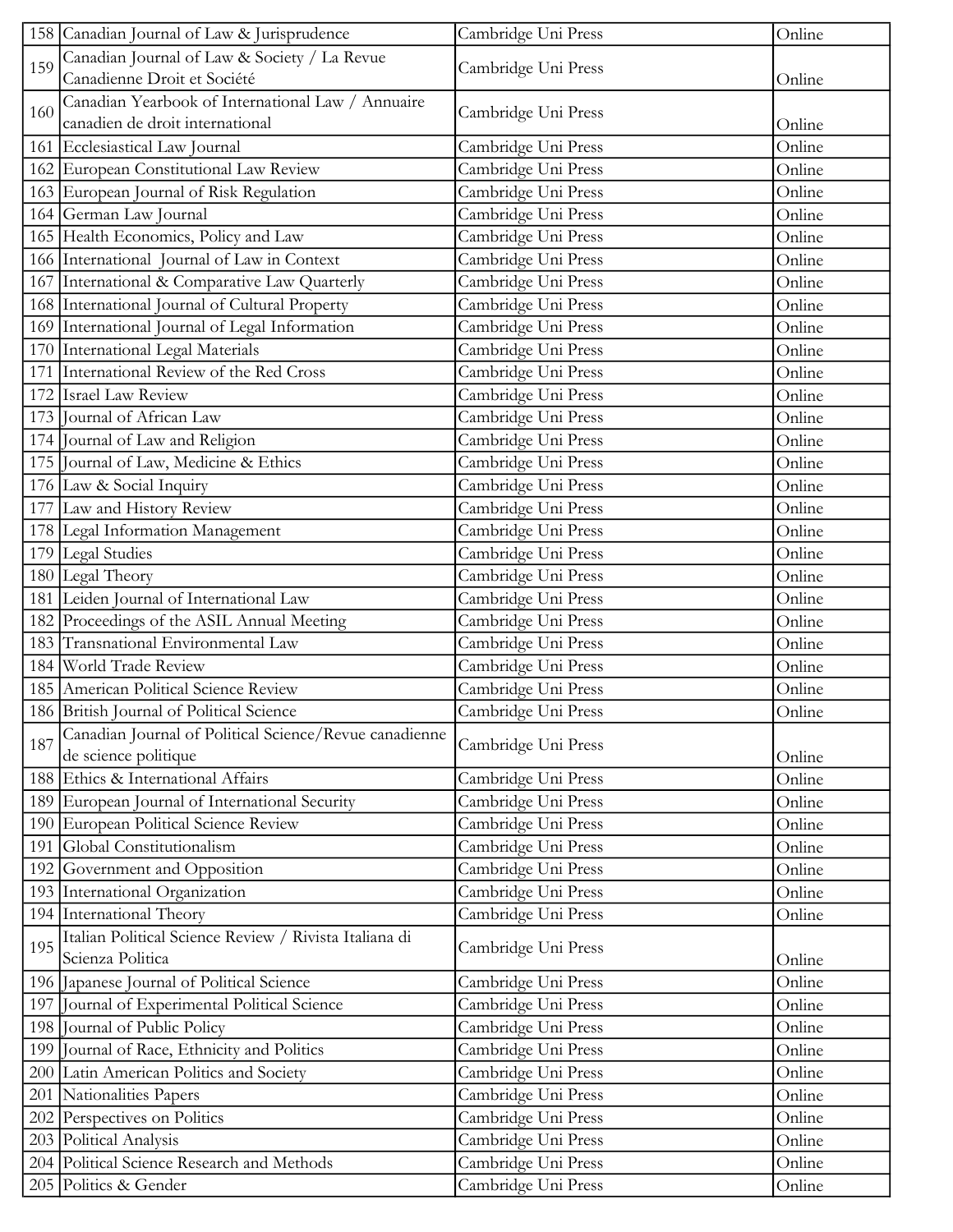|     | 206 Politics and Religion                                             | Cambridge Uni Press                         | Online        |
|-----|-----------------------------------------------------------------------|---------------------------------------------|---------------|
|     | 207 Politics and the Life Sciences                                    | Cambridge Uni Press                         | Online        |
|     | 208 PS: Political Science & Politics                                  | Cambridge Uni Press                         | Online        |
|     | 209 Review of International Studies                                   | Cambridge Uni Press                         | Online        |
|     | 210 Review of Politics                                                | Cambridge Uni Press                         | Online        |
|     | 211 State Politics & Policy Quarterly                                 | Cambridge Uni Press                         | Online        |
|     | 212 Studies in American Political Development                         | Cambridge Uni Press                         | Online        |
|     | 213 World Politics                                                    | Cambridge Uni Press                         | Online        |
|     | 214 Ageing & Society                                                  | Cambridge Uni Press                         | Online        |
|     | 215 Australasian Journal of Special and Inclusive Education           | Cambridge Uni Press                         | Online        |
|     | 216 Australian Journal of Indigenous Education                        | Cambridge Uni Press                         | Online        |
| 217 | Canadian Journal on Aging / La Revue canadienne du<br>vieillissement  | Cambridge Uni Press                         | Online        |
|     | 218 Du Bois Review: Social Science Research on Race                   | Cambridge Uni Press                         | Online        |
| 219 | European Journal of Sociology / Archives Européennes<br>de Sociologie | Cambridge Uni Press                         | Online        |
|     | 220 International Annals of Criminology                               | Cambridge Uni Press                         | Online        |
|     | 221 Journal of International and Comparative Social Policy            | Cambridge Uni Press                         | Online        |
| 222 | Journal of Social Policy                                              | Cambridge Uni Press                         | Online        |
|     | 223 Social Policy and Society                                         | Cambridge Uni Press                         | Online        |
|     | 224 Air & Space Law                                                   | Kluwer                                      |               |
|     |                                                                       | Law International                           | Print +Online |
|     | 225 European Environmental Law Review                                 | Kluwer                                      |               |
|     |                                                                       | Law International                           | Print +Online |
|     | 226 World Trade Arbitration Materials                                 | Kluwer                                      |               |
|     |                                                                       | Law International                           | Print +Online |
| 227 | Columbia Law Review                                                   | Columbia University school of Law           | Print         |
|     |                                                                       | Jefferson Law book Company                  | Print         |
|     | 228 Journal of Maritime Law and Commerce                              |                                             |               |
|     | 229 Asian Journal of Political Science                                | Taylor & Francis                            | Print         |
| 230 | Journal of the Indian Ocean Region                                    | Taylor & Francis                            | Print         |
| 231 | Ocean Development & International Law                                 | Taylor & Francis                            | Print         |
|     | 232 Comparative Legal History                                         | Taylor & Francis                            | Print         |
| 233 | Virginia Law Review                                                   | Virginia Law Review Association             | Print         |
| 234 | Journal of Law and Economics                                          | The University of Chicago Press             | Print         |
|     | 235 All India Reporter 2020                                           | All India Reporter pvt Ltd                  | Print         |
|     | 236 Criminal Law Journal (CRLJ) 2020                                  | All India Reporter pvt Ltd                  | Print         |
| 237 | Labour and Industrial Cases (LIC) 2020                                | All India Reporter pvt Ltd                  | Print         |
|     | 238 AIR accidental claims and compensation 2020                       | All India Reporter pvt Ltd                  | Print         |
|     | 239 AIR cheque dishonor report 2020                                   | All India Reporter pvt Ltd                  | Print         |
|     | 240 AIR law lines $2020$                                              | All India Reporter pvt Ltd                  | Print         |
| 241 | AIR Ready Reckoner 2019                                               | All India Reporter pvt Ltd                  | Print         |
|     | 242 AIR Supreme Court Supplement 2019                                 | All India Reporter pvt Ltd                  | Print         |
|     | 243 Supreme Court Yearly Digest 2019                                  | All India Reporter pvt Ltd                  | Print         |
| 244 | Harvard Business<br>Review (South Asia Edition)                       | Harvard Business Review                     | Print         |
|     | 245 All England Law Report                                            | LexisNexis                                  | Print         |
|     | 246 Service Law Reporter(6 volumes)                                   | Service Law Reporter                        | Print         |
|     | 247 Supreme Court Cases                                               | Eastern Book Company<br>Company Law Journal | Print         |